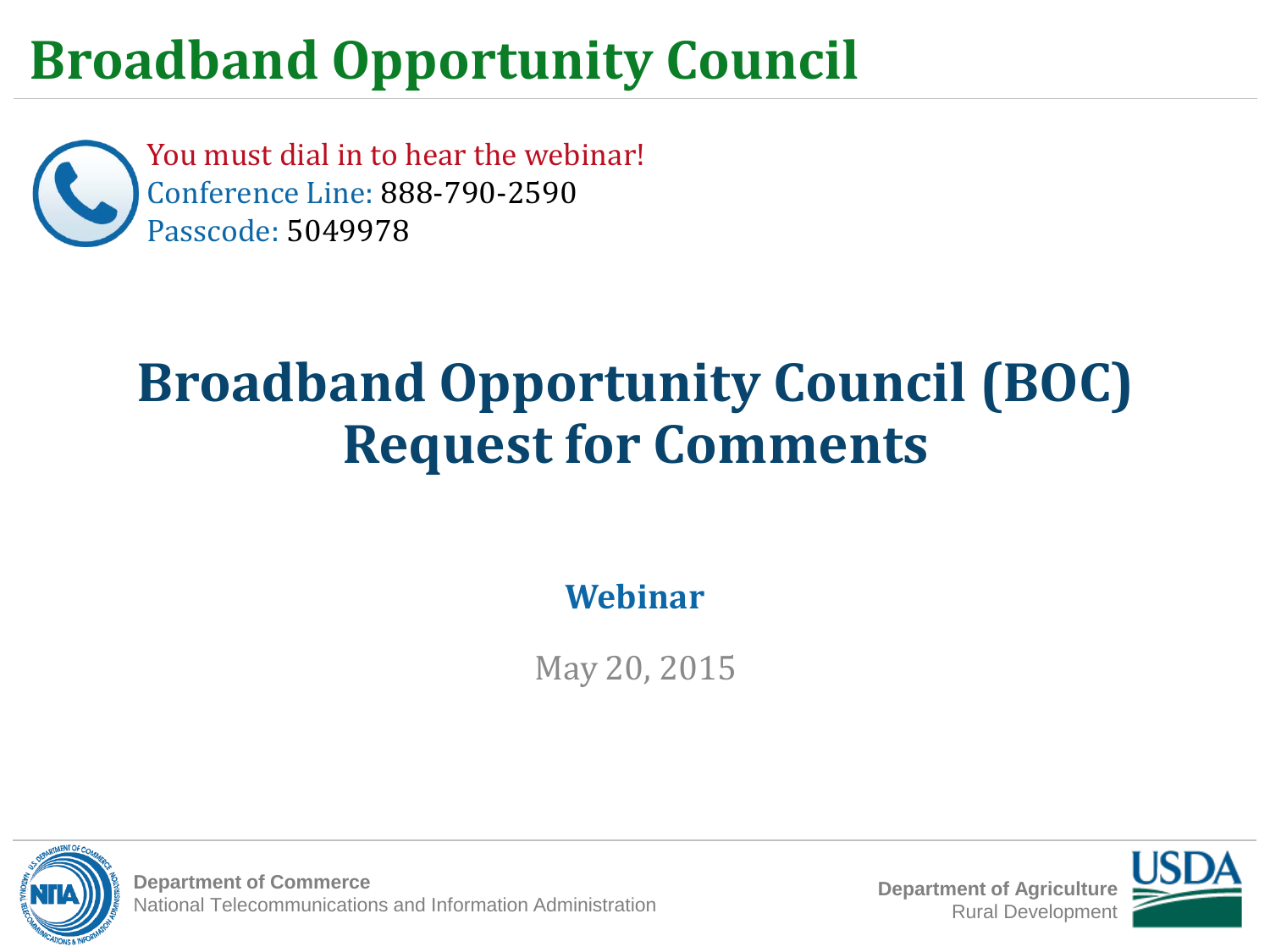## **Welcome!**



**Department of Commerce Department of Commerce**<br>National Telecommunications and Information Administration **Department of Agriculture**<br>Rural Development

Rural Development

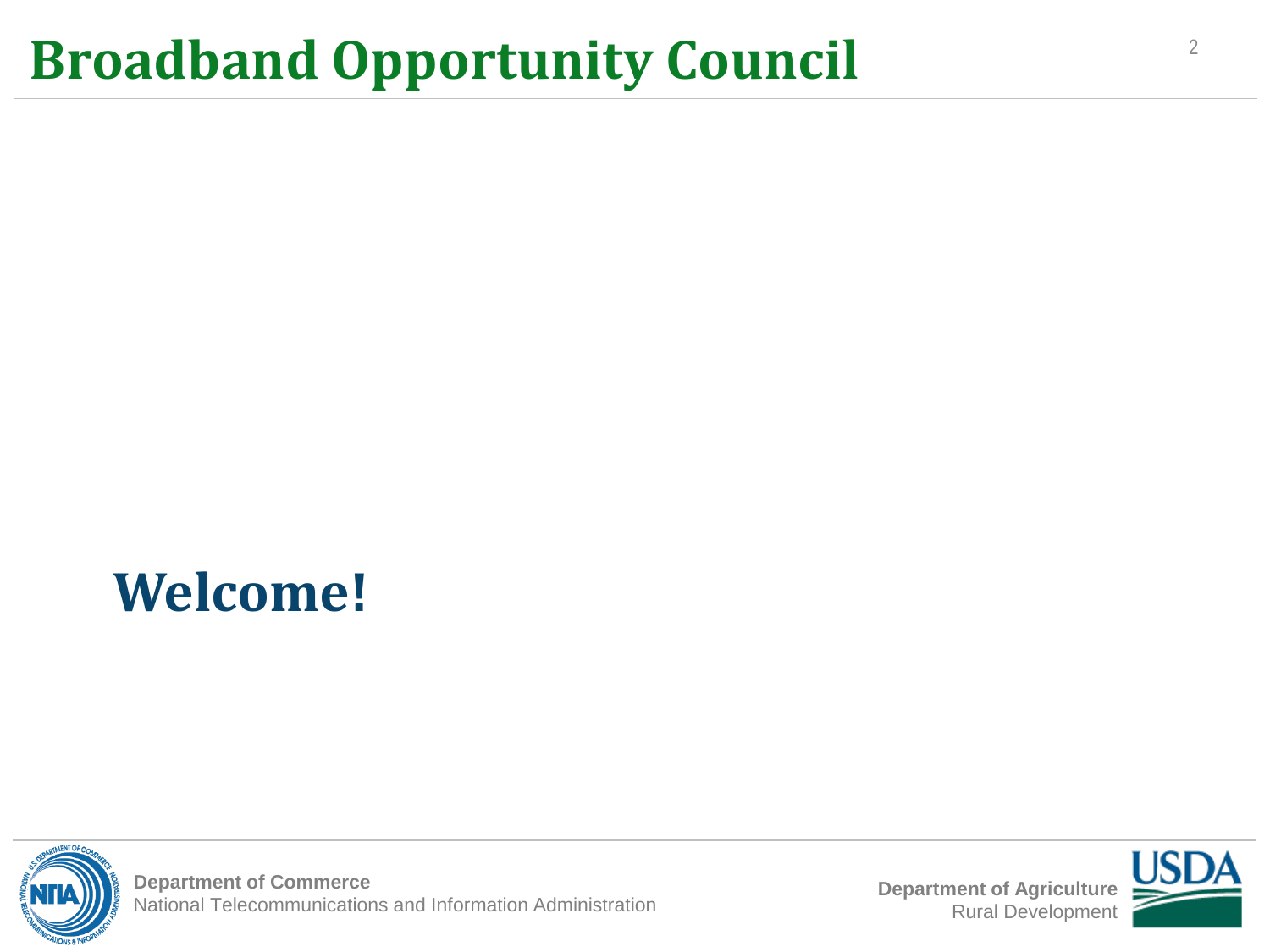#### **Presenters**

- Keith Adams, Assistant Administrator, Telecommunications, Rural Utilities Service, USDA
- Doug Kinkoph, Associate Administrator, BroadbandUSA, NTIA
- Representatives from Broadband Opportunity Council member agencies will be available during Q&A

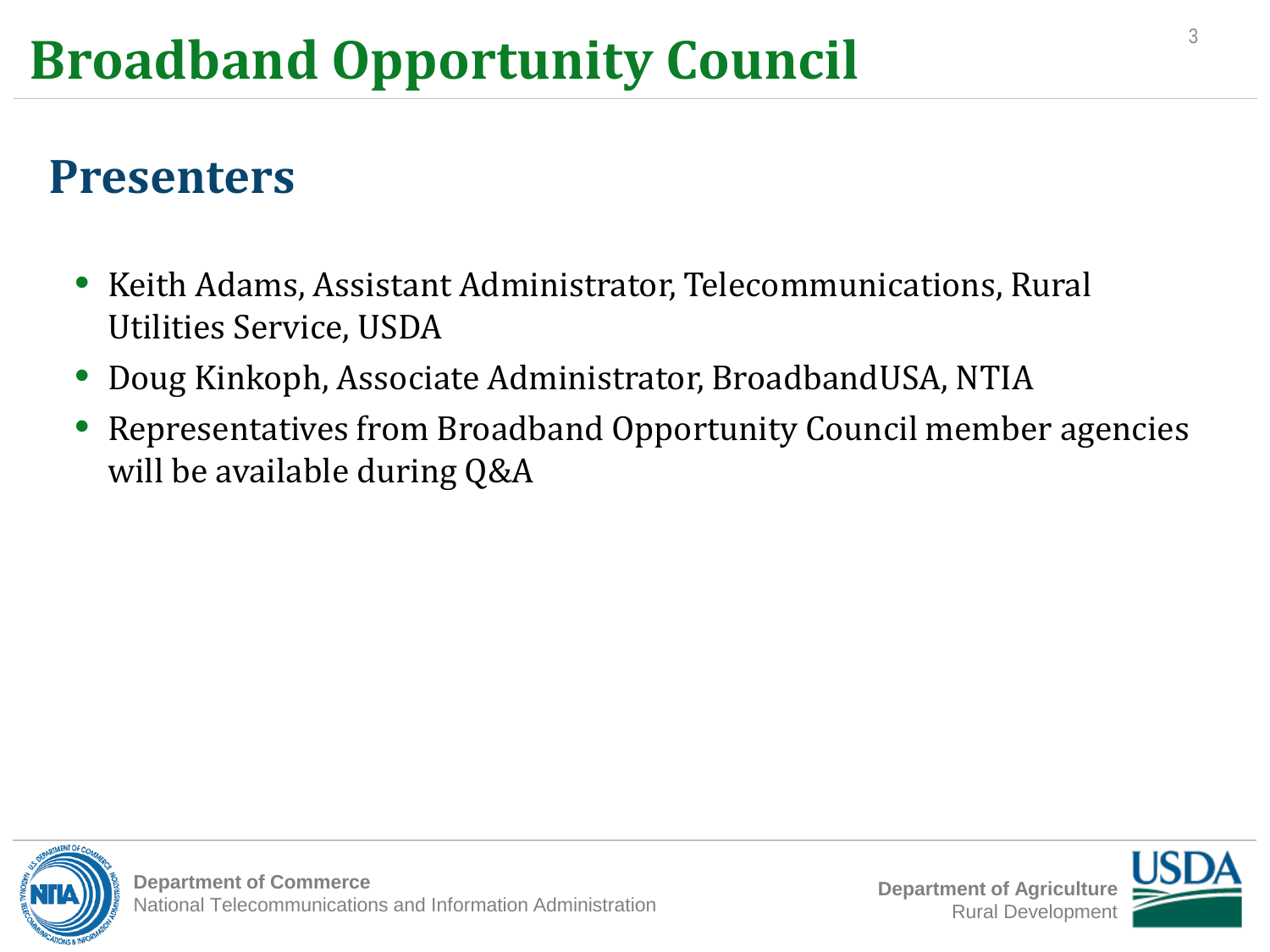### **Technical Information**

- During Q&A, press \*1 to speak with the operator OR
- Type your question into the chat box throughout the presentation

| File View Help                               | $-00x$                       |
|----------------------------------------------|------------------------------|
| $-$ Audio<br>Attendee: Dial 202-482-1042     |                              |
| - Questions/Chat                             | σ                            |
| BTOP Team (to All - Entire Audience):<br>hey | ×                            |
|                                              | ۰                            |
|                                              |                              |
|                                              | Send                         |
| Dry Run<br>Webinar ID: 327-278-578           |                              |
| <b>GoTo</b> Webinar                          |                              |
|                                              | [Enter a question for staff] |





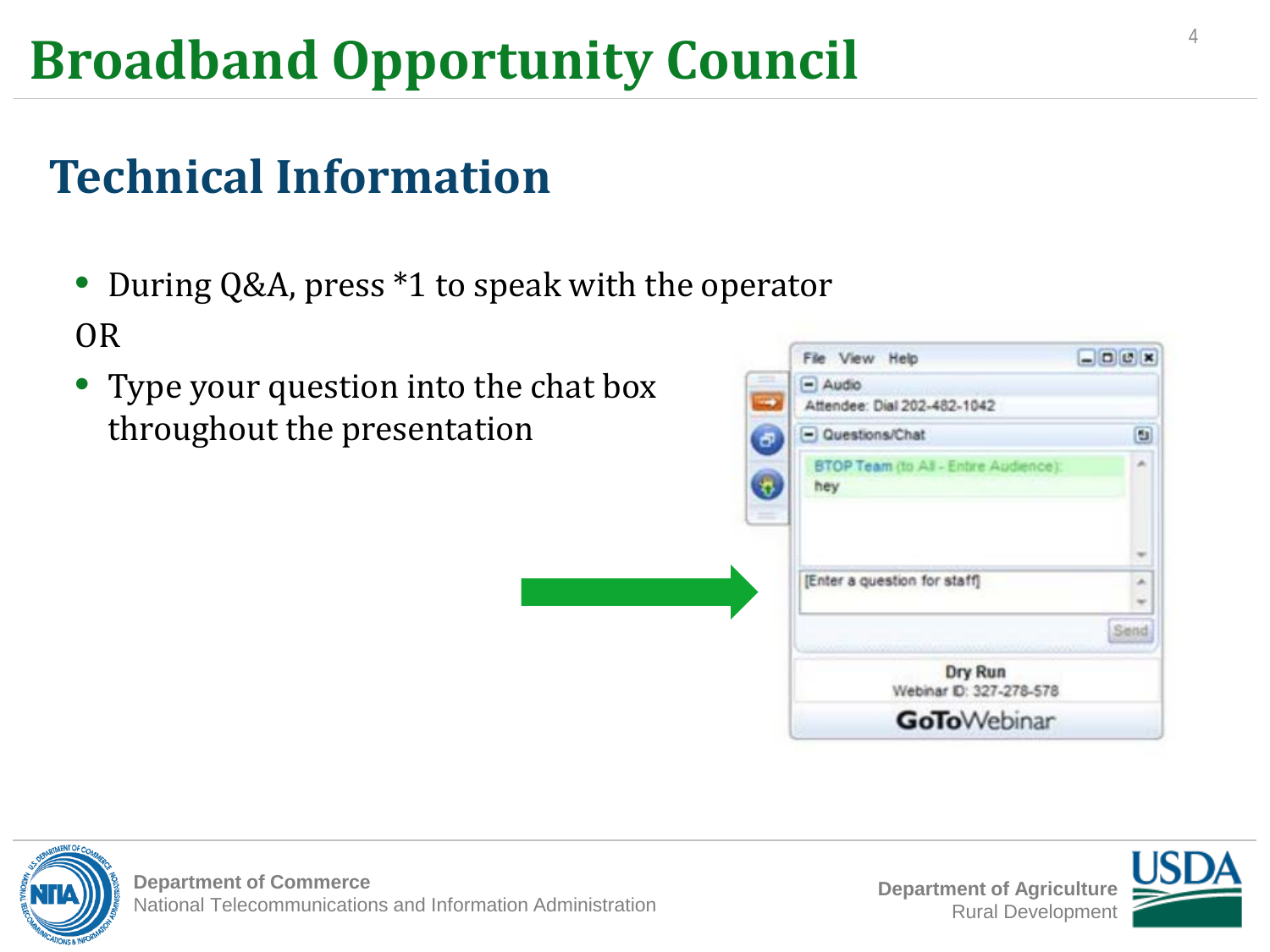### **What is the Broadband Opportunity Council?**

- Established by President Obama on March 23, 2015
- Plans to address a compelling national need for broadband expansion
- Includes a wide-ranging examination of Executive Branch options for action
- Requirements:
	- Agency survey
	- Recommendations from agencies for executive actions
	- Final report to the President in August



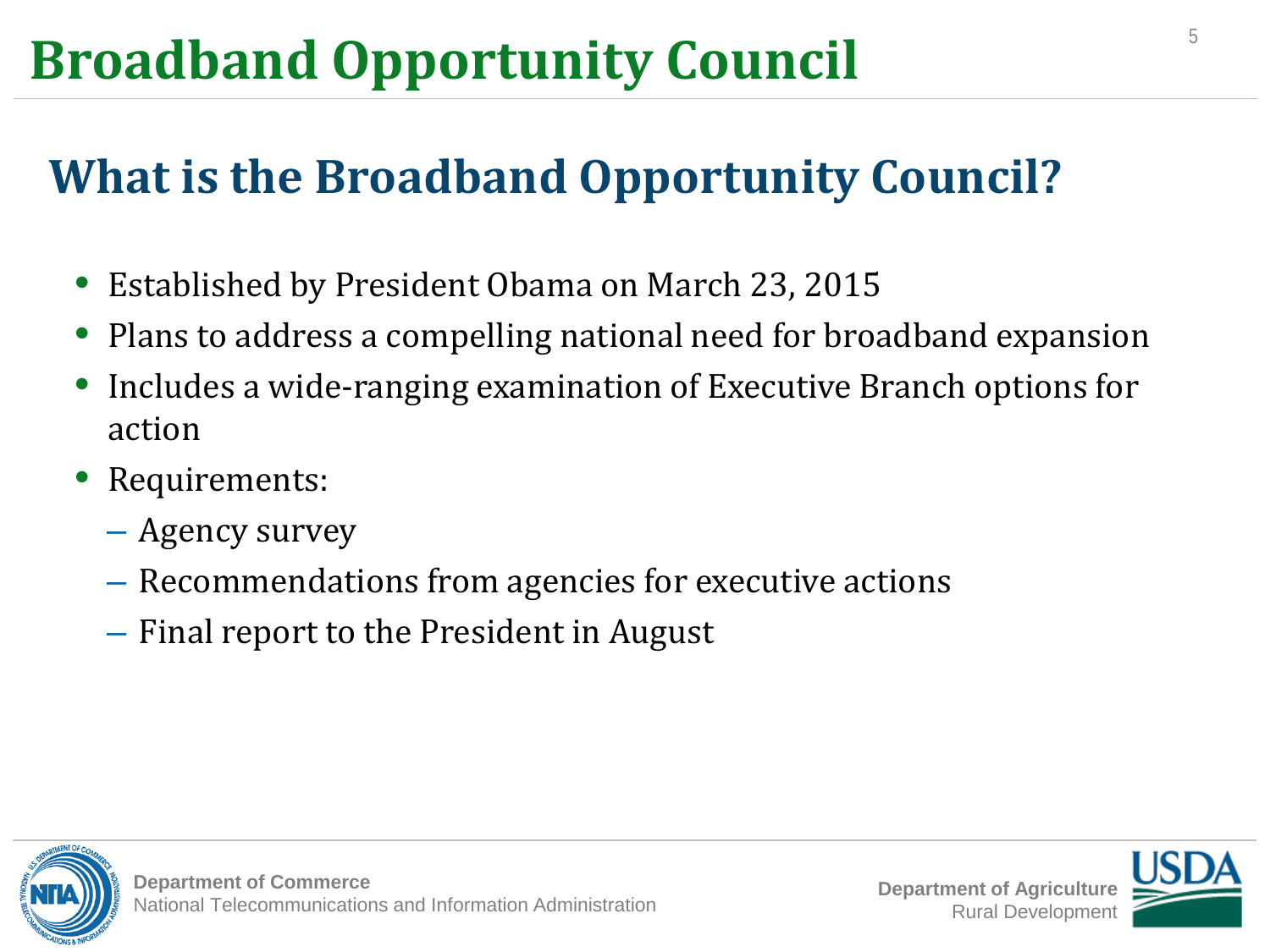#### **What agencies make up the BOC?**

| <b>Co-Chairs</b><br>• USDA (Rural Development)<br>• Commerce (NTIA)<br><b>Members</b><br>• Council of Economic<br>• Institute of Library and<br>• Department of Interior<br><b>Museum Services</b><br><b>Advisors</b><br>• Department of Labor<br>• Council on Environmental<br>• Department of Justice<br>• National Economic<br>• Department of State<br>Quality<br>Council<br>• Department of Transportation<br>• National Science<br>• Department of Defense<br>Foundation<br>• Department of Education<br>• Department of the Treasury<br>• Department of Energy<br>Department of Veterans Affairs<br>• National Security Council<br>$\bullet$<br>• Domestic Policy Council<br>• Department of Health and<br>• Office of Management and<br><b>Human Services</b><br>• Environmental Protection<br><b>Budget</b><br>• Office of Science and<br>• Department of Homeland<br>Agency<br>• General Services<br><b>Technology Policy</b><br>Security<br>• Small Business<br>• Department of Housing and<br>Administration<br>Urban Development<br>Administration |  |  |  |  |
|-----------------------------------------------------------------------------------------------------------------------------------------------------------------------------------------------------------------------------------------------------------------------------------------------------------------------------------------------------------------------------------------------------------------------------------------------------------------------------------------------------------------------------------------------------------------------------------------------------------------------------------------------------------------------------------------------------------------------------------------------------------------------------------------------------------------------------------------------------------------------------------------------------------------------------------------------------------------------------------------------------------------------------------------------------------------|--|--|--|--|
|                                                                                                                                                                                                                                                                                                                                                                                                                                                                                                                                                                                                                                                                                                                                                                                                                                                                                                                                                                                                                                                                 |  |  |  |  |
|                                                                                                                                                                                                                                                                                                                                                                                                                                                                                                                                                                                                                                                                                                                                                                                                                                                                                                                                                                                                                                                                 |  |  |  |  |
|                                                                                                                                                                                                                                                                                                                                                                                                                                                                                                                                                                                                                                                                                                                                                                                                                                                                                                                                                                                                                                                                 |  |  |  |  |
|                                                                                                                                                                                                                                                                                                                                                                                                                                                                                                                                                                                                                                                                                                                                                                                                                                                                                                                                                                                                                                                                 |  |  |  |  |



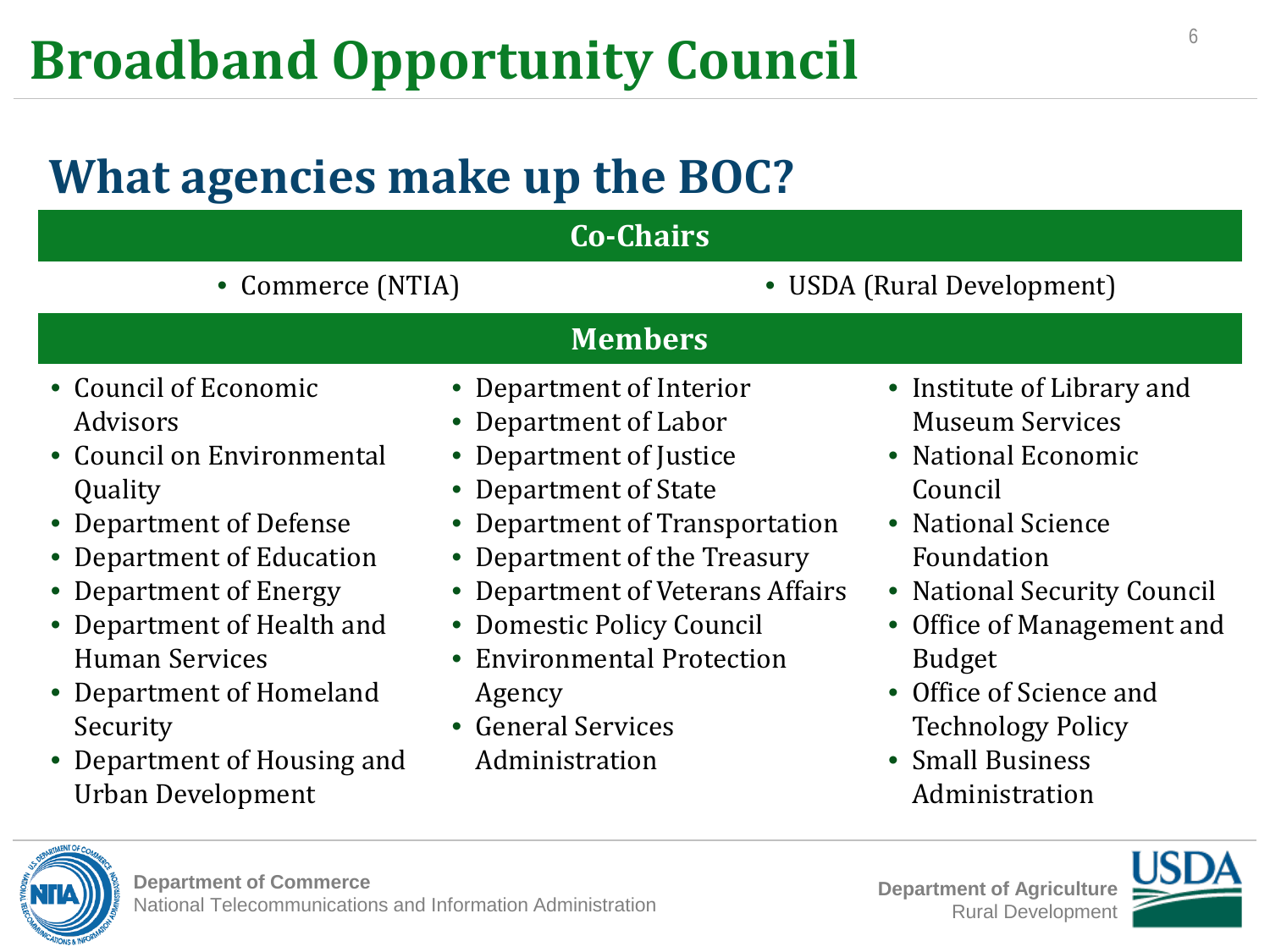#### **What are the goals of the BOC?**

Engage with industry and other stakeholders to understand ways the government can better support the needs of communities seeking broadband investment

Identify regulatory barriers unduly impeding broadband deployment or competition

Survey existing programs that currently support or could be modified to support broadband competition, deployment or adoption

Work with executive departments and agencies to use all available and appropriate authorities to remove these barriers and realign existing programs to increase broadband competition, deployment and adoption



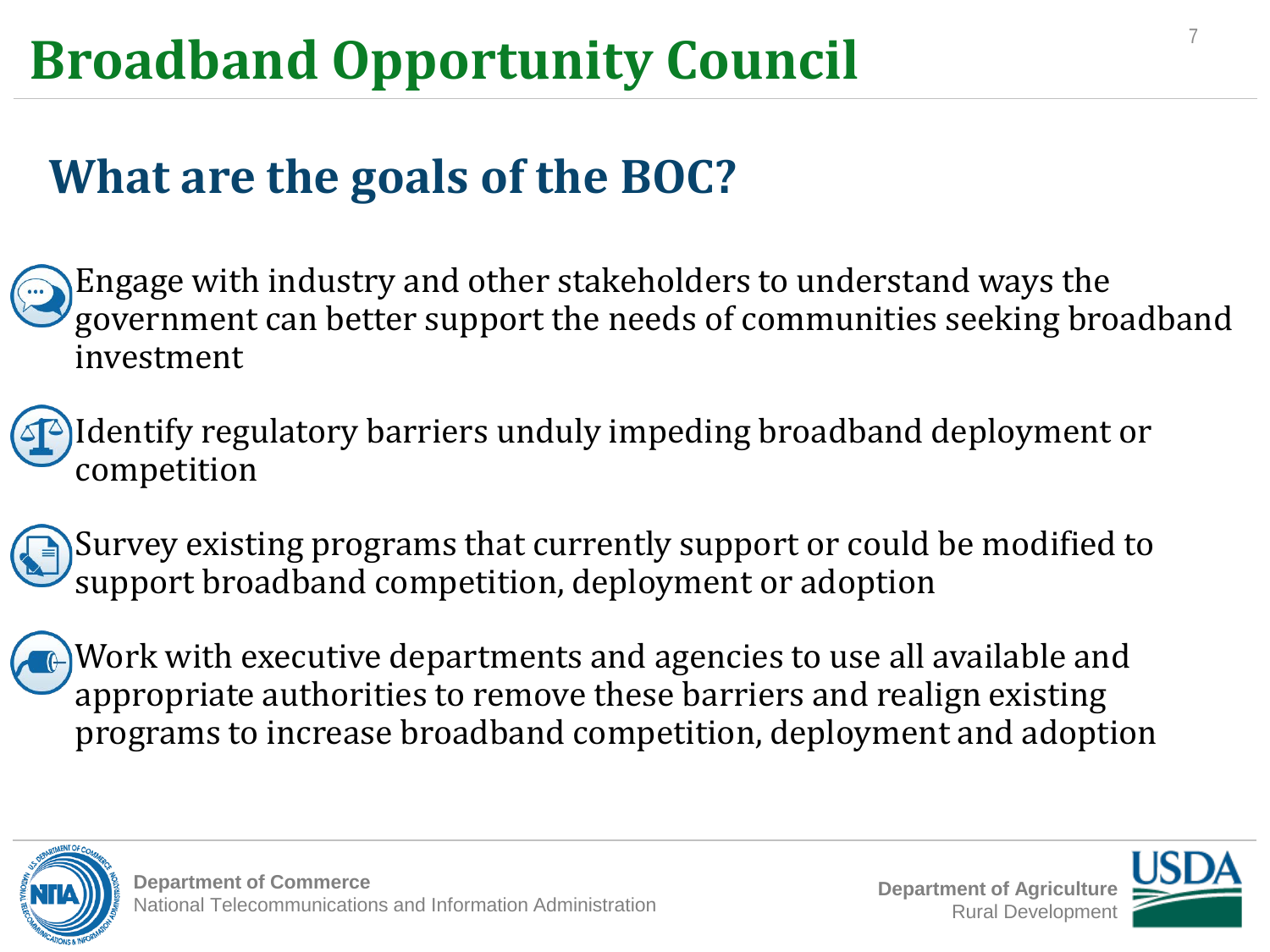#### **Why this Request for Comment**

- Seek a broad range of stakeholder input
- Get firsthand feedback on current issues and opportunities: your experience
- Identify key constituencies and stakeholders
- Solicit bold new ideas

#### [http://www.ntia.doc.gov/files/ntia/publications/fr\\_boc\\_notice\\_and\\_rfc\\_4-29-15.pdf](http://www.ntia.doc.gov/files/ntia/publications/fr_boc_notice_and_rfc_4-29-15.pdf)



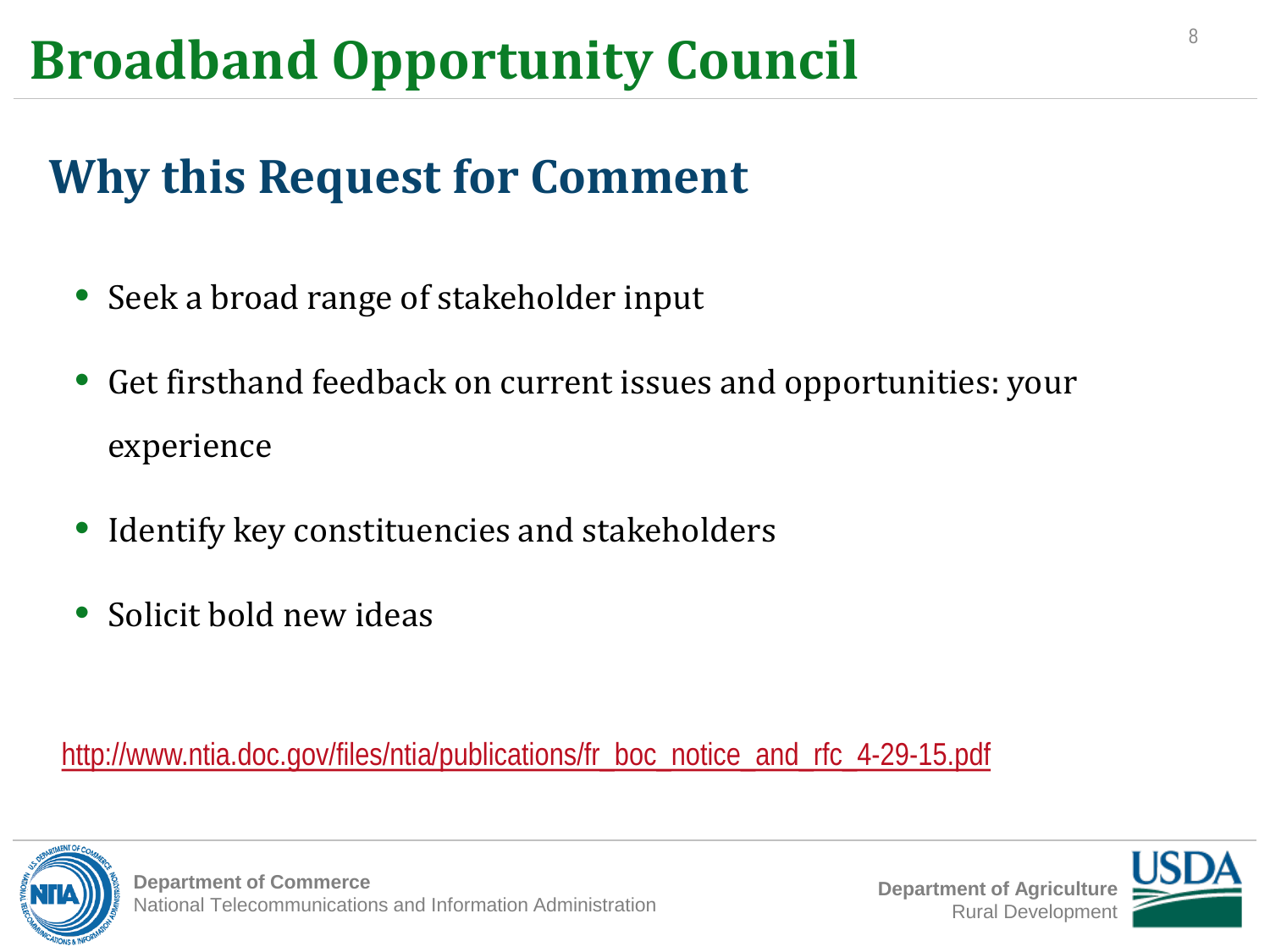#### **How your comments can be most effective**

- Be specific in regard to programs, rules, agencies, obstacles and opportunities
- Present clear information about anticipated benefits and costs of actions
- Suggest how stakeholders can engage in recommended actions
- Do not comment about areas under the FCC's scope such as net neutrality; direct those comments to the FCC
- Refer to the numbered questions in the RFC, if applicable
- Machine-readable comments are more efficient to process; Microsoft Word preferred over PDF



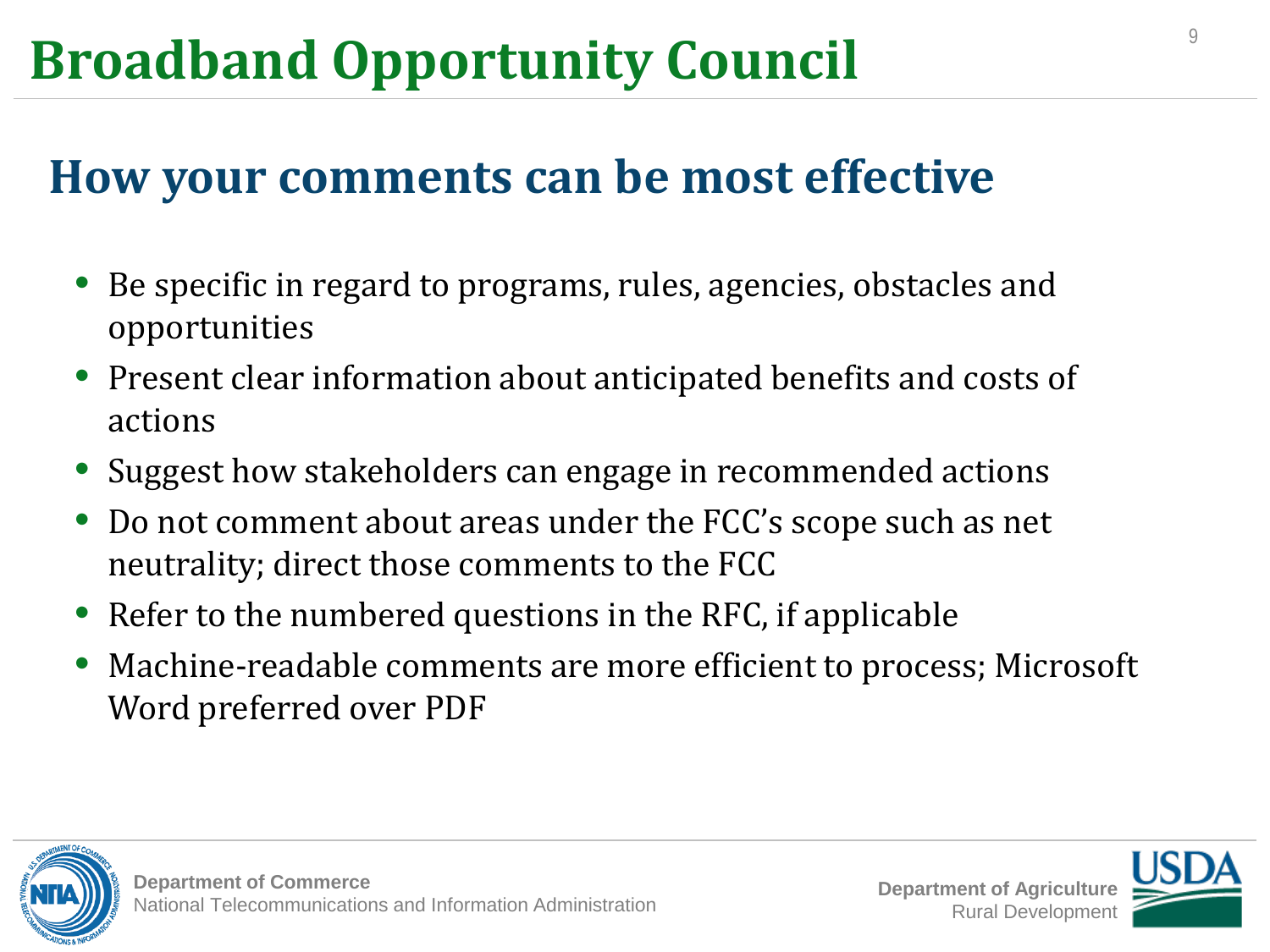### **How the BOC will use the information**

- All comments will be public
- Comments will be analyzed and presented to the BOC
- The BOC will use them as input for a report to the President in August

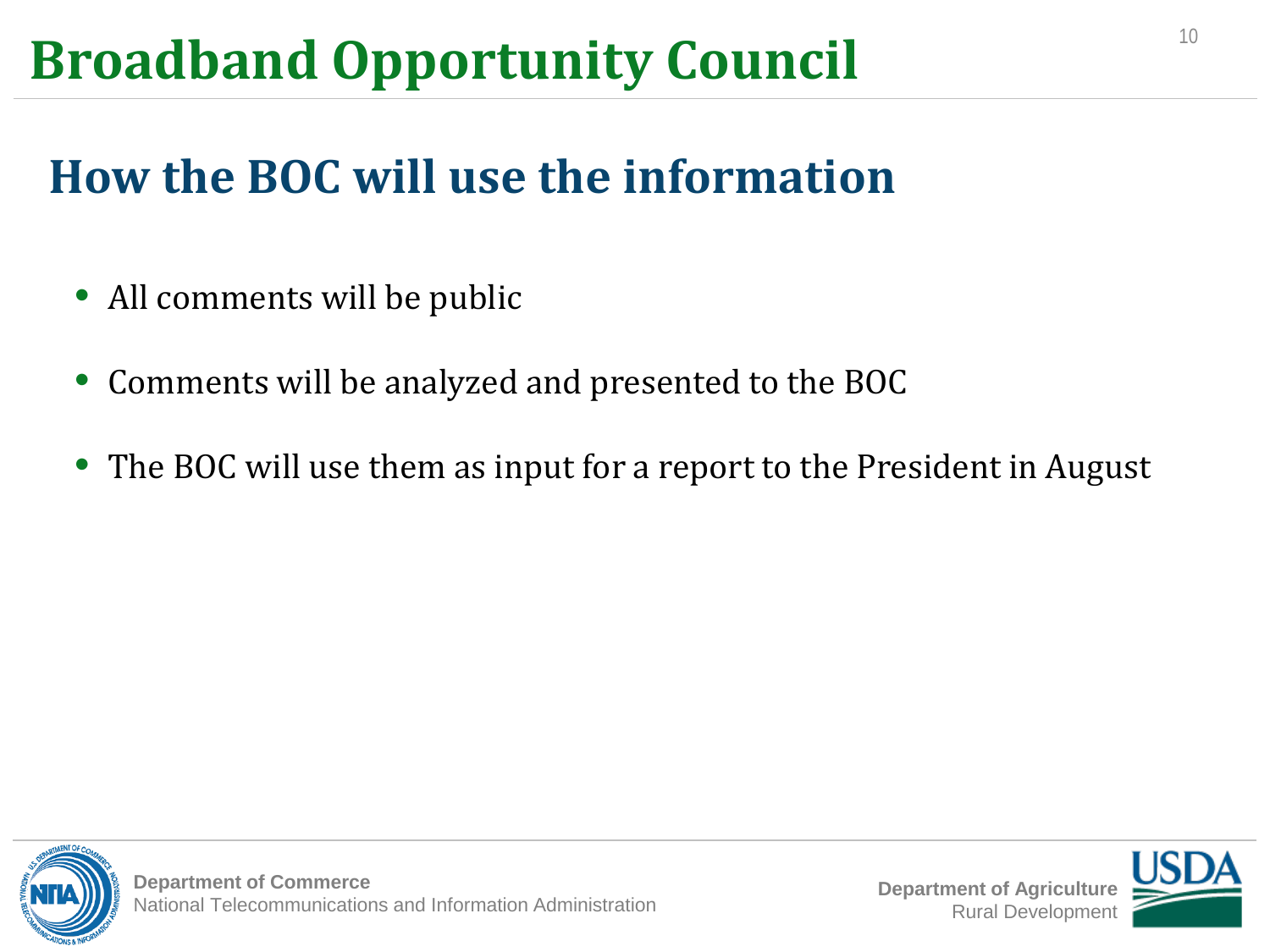#### **Suggested areas for comment**

- Overall scope: broadband competition, deployment and adoption
- Regulations, program guidelines and other discretionary barriers
- Promoting public and private investment in broadband
- Promoting broadband adoption
- State, local and tribal government issues
- Issues related to communities that are vulnerable or unserved
- Rural issues
- Measuring broadband availability, adoption and speeds



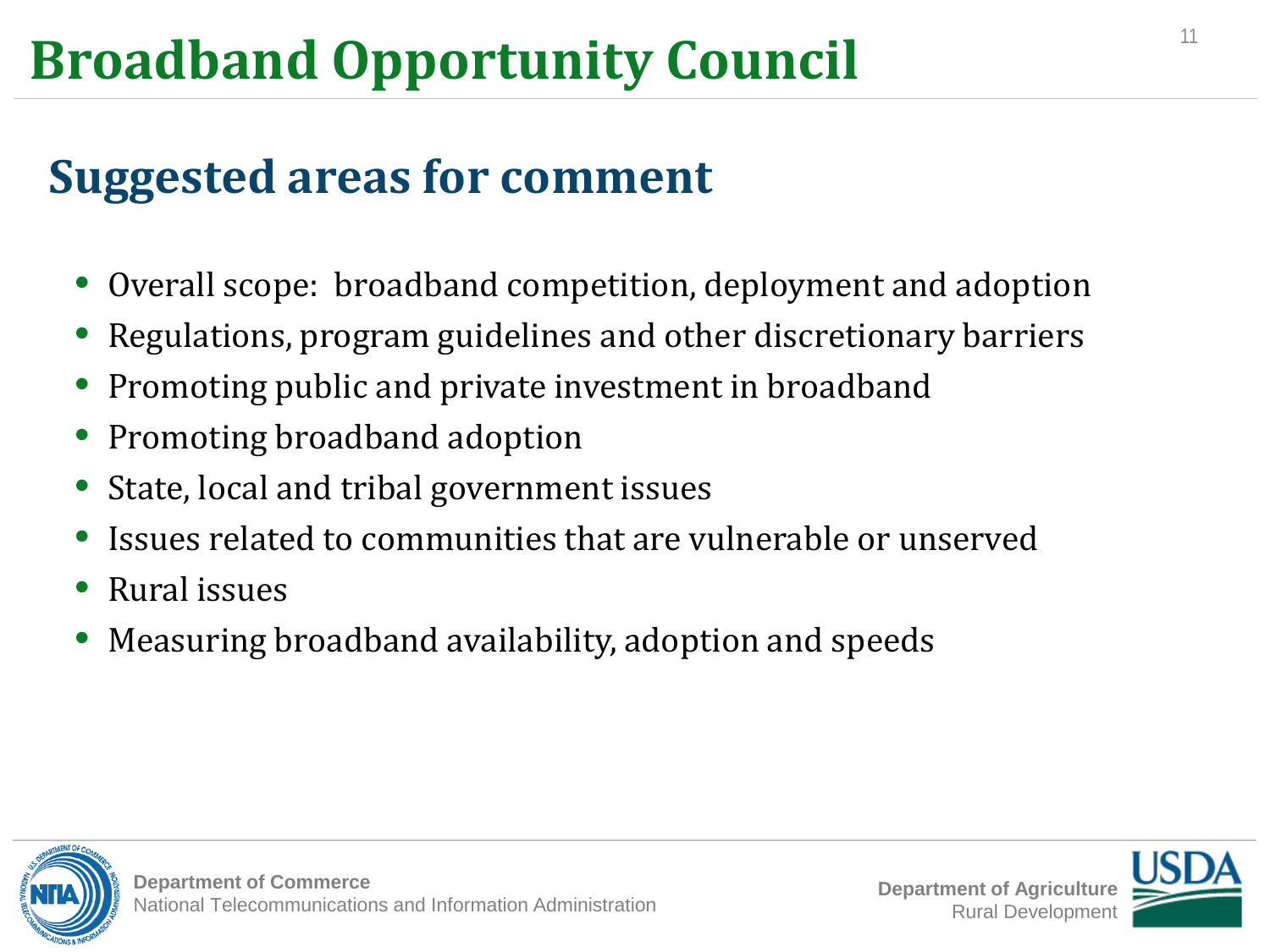### **Deadline for submitting comments is June 10, 2015**

- Submit written comments by:
	- Email to: **[BOCrfc2015@ntia.doc.gov](mailto:BOCrfc2015@ntia.doc.gov)**

OR

– Mail to:

National Telecommunications and Information Administration U.S. Department of Commerce 1401 Constitution Avenue NW, Room 4626 Attn: Broadband Opportunity Council Washington, DC 20230

• Federal Register Notice: [http://www.ntia.doc.gov/files/ntia/publications/fr\\_boc\\_notice\\_and\\_rfc\\_](http://www.ntia.doc.gov/files/ntia/publications/fr_boc_notice_and_rfc_4-29-15.pdf) [4-29-15.pdf](http://www.ntia.doc.gov/files/ntia/publications/fr_boc_notice_and_rfc_4-29-15.pdf)